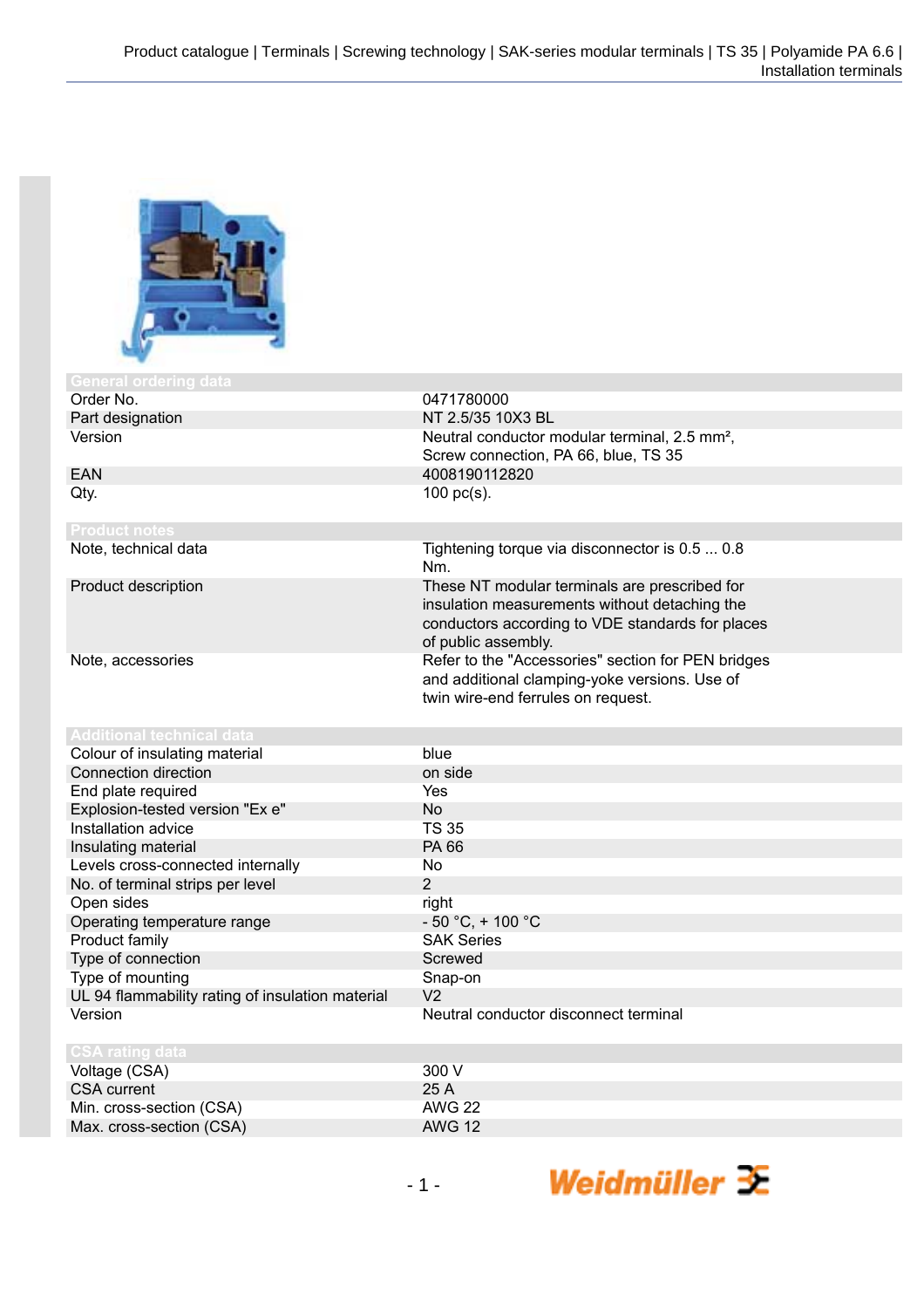## **CSA rating data**

| <b>Conductors for clamping (additional</b><br>connection)       |                        |
|-----------------------------------------------------------------|------------------------|
| Stranded, max.                                                  | $4 \, \text{mm}^2$     |
| Flexible with ferrule, min. (DIN 46228 pt 1)                    | $0.5$ mm <sup>2</sup>  |
| Flexible with ferrule, max. (DIN 46228 pt 1)                    | $2.5$ mm <sup>2</sup>  |
|                                                                 |                        |
| <b>Conductors for clamping (rated connection)</b>               |                        |
| Clamping range, min.                                            | $0.33$ mm <sup>2</sup> |
| Clamping range, max.                                            | $4 \, \text{mm}^2$     |
| Type of connection                                              | Screw connection       |
| 2nd type of connection                                          | screwed                |
| Connection direction                                            | on side                |
| No. of connections                                              | $\overline{2}$         |
| Stripping length                                                | $10 \text{ mm}$        |
| Clamping screw                                                  | M 2.5                  |
| <b>Blade size</b>                                               | $0.6 \times 3.5$ mm    |
| Tightening torque range                                         | $0.50.8$ Nm            |
| Gauge to IEC 60947-1                                            | A3                     |
| Solid, min.                                                     | $0.5$ mm <sup>2</sup>  |
| Solid, max.                                                     | $4 \, \text{mm}^2$     |
| Stranded, min.                                                  | $0.5$ mm <sup>2</sup>  |
| Stranded, max.                                                  | $4 \, \text{mm}^2$     |
| Flexible, min.                                                  | $0.5$ mm <sup>2</sup>  |
| Flexible, max.                                                  | $0.5$ mm <sup>2</sup>  |
|                                                                 | $0.5$ mm <sup>2</sup>  |
| Flexible with ferrule, min. (DIN 46228/1)                       |                        |
| Flexible with ferrule, max. (DIN 46228/1)                       | $2.5$ mm <sup>2</sup>  |
| Flexible, min., ferrule with plastic collar (DIN<br>46228 pt 4) | $0.5$ mm <sup>2</sup>  |
| Flexible, max., ferrule with plastic collar (DIN                | $2.5$ mm <sup>2</sup>  |
| 46228 pt 4)                                                     |                        |
| AWG conductor size, min.                                        | <b>AWG 22</b>          |
| AWG conductor size, max.                                        | <b>AWG 12</b>          |
|                                                                 |                        |
| <b>Dimensions</b>                                               |                        |
| Width                                                           | 6 mm                   |
| Height of lowest version                                        | 44 mm                  |
| Length                                                          | 45 mm                  |
|                                                                 |                        |
| N-conductor disconnect terminal                                 | $3 \times 10$ mm       |
| For N-busbar                                                    |                        |
| <b>Rating data</b>                                              |                        |
| Rated cross-section                                             | $2.5$ mm <sup>2</sup>  |
| Rated voltage                                                   | 400 V                  |
| Rated impulse voltage                                           | 6 kV                   |
| Rated current                                                   | 24 A                   |
| Standards                                                       | IEC 60947-7-1          |
| Current with max. conductor                                     | 24 A                   |
| Pollution severity                                              | 3                      |